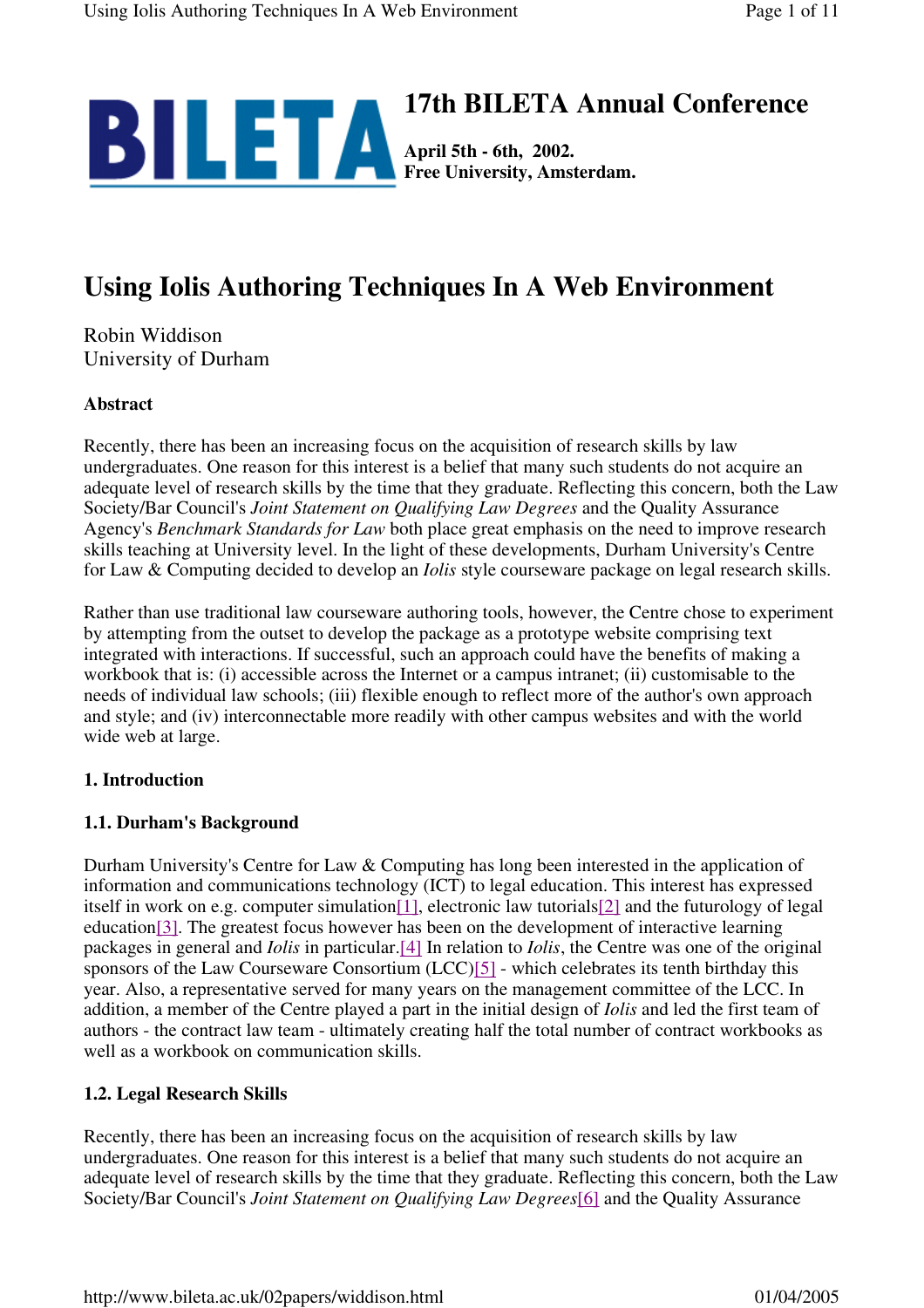Agency's *Benchmark Standards for Law*[7] both place great emphasis on the need to improve research skills teaching at University level.

No doubt like law schools generally, the curriculum at Durham is very full. In particular, there is very little scope for extra contact time apart from a small number of extra lectures on legal research skills. With this limitation in mind, Durham's Centre for Law & Computing decided to develop an education package on legal research skills to be used in conjunction with the short lecture course at Durham and possibly more widely. Our existing interest in - and experience of - developing *Iolis* style courseware led us to conclude that such an approach might well provide a suitable medium for the self-paced learning package on research skills made up of pages of integrated text and interactions.

### **1.3. An Iolis/Web Prototype?**

One obvious way of developing an *Iolis* style package on research skills would be to use *Iolis Author* itself. However, there were a number of reasons why it was decided to take an alternative route. Firstly, the power and the potential of the world wide web (the web) must surely demand a complete rethink of the way in which ICT is deployed in legal education.[8] Nothing is sacred any more - not even well-tried and successful packages such as Iolis! Secondly, the LCC itself has plans to move *Iolis* onto a web platform in due course. Thirdly, as acquisition of legal research skills now requires as much familiarity with web-based sources and search tools as with print sources and search tools, development of a web-based package seemed to provide the potential for an interesting range of educational developments. Finally, *Iolis Author* has been out of action since Autumn 2001. *Iolis* has been converted to a 32-bit format and the authoring tool has not yet been upgraded to work in conjunction with the new version. For these reasons, the Centre concluded that it would be useful to build an *Iolis* style workbook in a web environment from scratch in order to explore the strengths and weaknesses of such fusion.

#### **2. The Issue**

#### **2.1. Iolis**

The Law Courseware Consortium developed, maintains and delivers *Iolis*. *Iolis* comprises a collection of workbooks and a resource book. The workbooks, which are multimedia in nature, present the student with pages of self-paced learning materials comprising text and interactions. These interactions are not just offered as detached quizzes and tests - i.e. `questions asked to test'. More importantly, they are actually embedded in the text at appropriate points in order to help students engage more fully with the text - i.e. `questions asked to teach'. The resource book, which is directly accessible from the workbooks or can operate in freestanding mode, contains a large collection of primary sources together with a rather smaller number of secondary sources.

What are the strengths of Iolis? The pedagogic approach of using pages of integrated text and interactions has proved to be more engaging and challenging than mere text, although less so than human interaction in e.g. tutorials. As for the workbooks, there are over one hundred of them covering fourteen mainstream legal subjects. Authors who are academic specialists in the relevant field have written all these workbooks. The associated resource book has grown until it now contains several thousand case reports, pieces of legislation and articles, all in full-text form. This means that the student has access to a powerful online library while using the Iolis workbooks and can, indeed, bring up on screen the majority of the sources cited and discussed in the workbooks by clicking on to appropriate hyperlinks. The general look and feel of Iolis is widely regarded as attractive and easy to use, and with some modifications, it has stood the test of time quite well.

 What, then, are the weaknesses of Iolis? Born into a pre-web world, Iolis now lacks many of the features that web users regard as standard. Iolis is not accessible - i.e. does not run - across the web.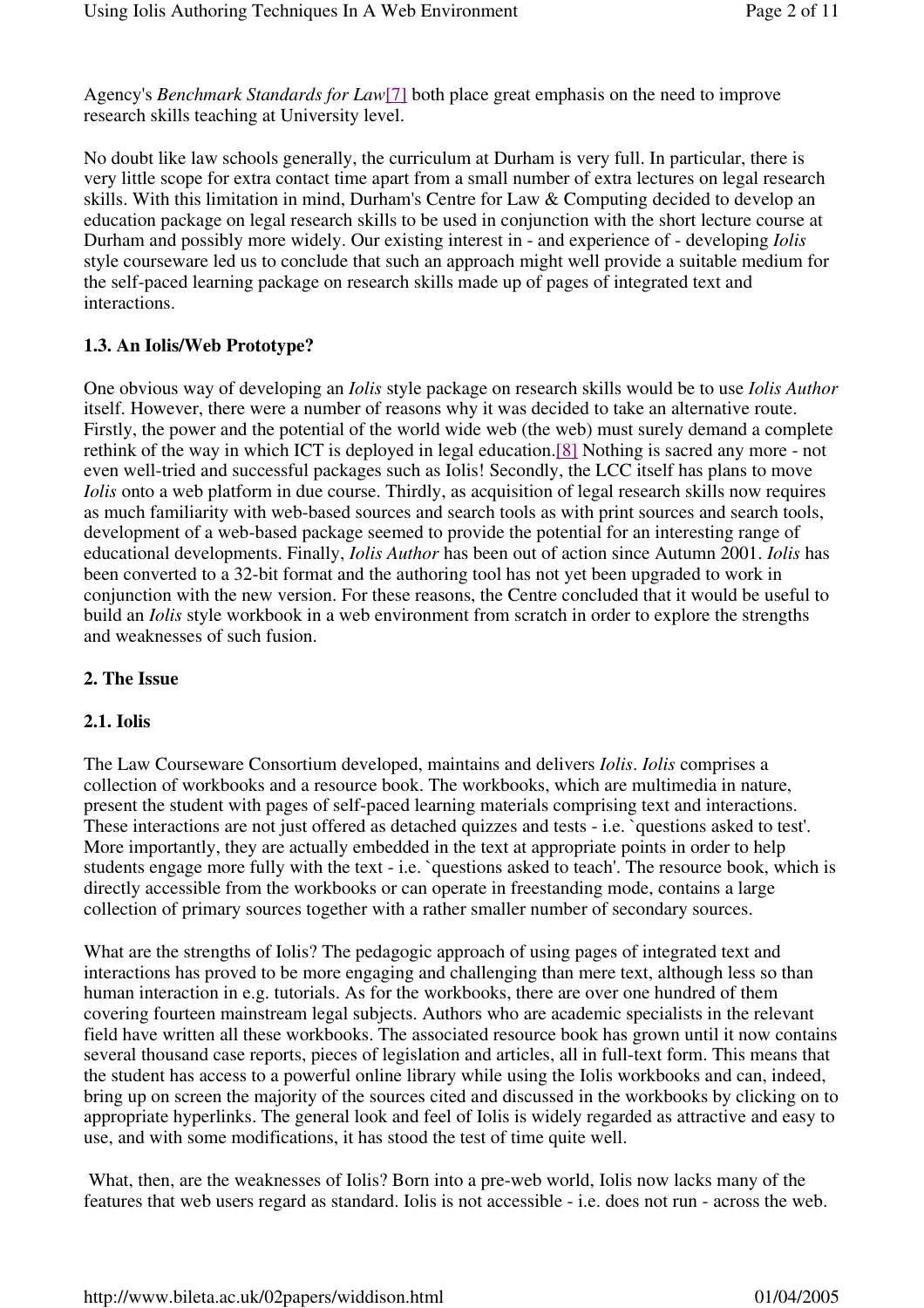Although e.g. revised workbooks are sometimes delivered via the web, updating and upgrading is not a constant feature as it is with many websites. It takes place twice a year when a new CDROM arrives through the post. Although it was originally envisaged that Iolis would be customisable, allowing for a great deal of adaptation by law schools to fit their individual approaches, this feature has never been implemented beyond providing a limited annotation facility.[9] Ten years ago, the level of authoring expertise was so low that a handholding, heavily standardised authoring tool was undoubtedly the only way forward. Today, when it is common for academics to develop their own websites, many would probably appreciate greater freedom to develop workbooks that reflected more of their own approach and style. Iolis does not exhibit the huge degree of interconnectivity is a prime characteristic of the age of the web. While clearly an important location in its own right, it does not function well as a gateway to other campus websites and to the web at large.

# **2.2. The Web**

The web is the principal publishing arm of the Internet. It is based on the notion of massive interconnectivity where every location is simultaneously capable of being a gateway to the rest of the web. The web is an access–orientated multimedia technology built on the awesome power of hyperlinking. The idea of the web has caught on in the developed world in a similar way to – and to a similar extent as - other universally used communication/content media such as the telephone, the radio, and television. Where it differs, however, is that it has caught on at an enormously faster rate than any of these other media.

One of the strengths of the web is its huge popularity as a medium. It is estimated that there are currently nearly 37 million servers connected to the web.**[10]** Usage of the web is no longer measured in terms of thousand or millions of users, but in percentages of national populations. As a result, the look, feel and functionality of webpages and the browsers that display them have become a powerful informational paradigm. Post-web operating systems and applications – if they have not already migrated to the web - often mimic some or all of the features of pages and browsers. Another strength is that webpages and sites are often highly customisable by users. Not only can features such as backgrounds, fonts and colours be altered by users, but, more importantly, individual pages can be selected from different websites, mixed, matched and presented in ways that are dictated by individual users rather than by the authors.

 Turning to the weaknesses of the web, its success has also, to some extent, been its weakness. Being so massive, it can be difficult to find useful materials. Much-vaunted search engines are now of declining value as they index smaller and smaller proportions of an expanding web. Furthermore, they lack the sophistication to deal adequately with the typically poor 'signal to noise' ratio that one often associates with the use of search engines. Human-made web directories, although improving the signal to noise ratio, have struggled to keep up – and to keep up-to-date – with the web from the very start. Another problem is that, so far, the web has tended to evolve as a generalist medium. As such, it has not always been well adapted to specific uses. As we shall see, the development of the medium for interactive learning purposes has been relatively unsophisticated, so far. Yet another problem is that, from a developers' point of view, although there are a limited number of popular browsers, many different versions of those popular browsers are still in use. This, coupled with the ability of users to change many of the aspects of the display of each webpage, may contribute to a 'dumbing down' of web materials to ensure maximum accessibility.

## **2.3. Models of Convergence**

Given that both *Iolis* and the web display strengths and weaknesses, is it possible to converge the two technologies in such a way that the strengths of both are preserved while the weaknesses are diminished? To explore this question, let us identify and describe a number of models that exhibit varying degrees of convergence. Here, four models have been identified. They are as follows: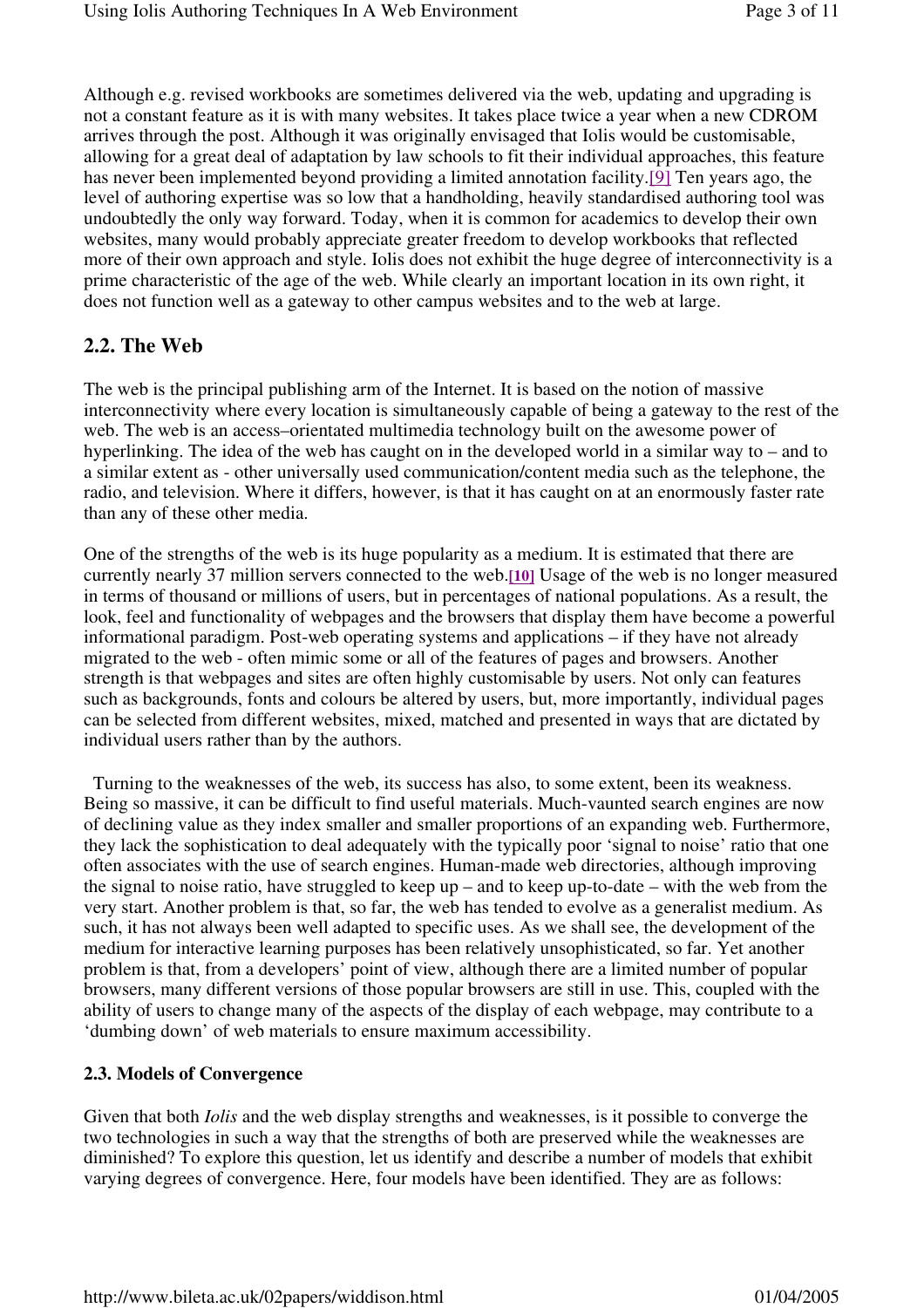*A. The Echo Model*: This model involves gradually developing *Iolis's* interface to maintain a superficial resemblance to the look, feel and functionality of web browsers and websites. This model is the easiest to achieve and, indeed, the LCC has been using it for some years. As a result of this model, the *Iolis* interface has some resemblance to a web browser. Authors can now create links to particular websites in the text of their pages, and law schools can set up a collection of links to websites accessible from the toolbar. Appearances are deceptive, however. *Iolis* still lacks most of the functionality of a web browser and the degree of customisability that a true website would possess. Furthermore, as we have seen, it does not exhibit the level of interconnectivity that would enable it simultaneously to be a location in its own right and a gateway both to other campus websites and to the web at large. A particular problem with this echo model is that superficial resemblance masks the fact that, beneath the surface, *Iolis* technology is tending to slip ever further behind faster-moving web technologies.

*B. The Nesting Model*: Such a model involves embedding Iolis's existing, non-web workbooks within a website to create an enhanced learning environment. Work in this area has been done at Coventry University's School of International Studies and Law and has led to the development of a system called *IolisPlus*. This package seeks to supplement existing *Iolis* workbooks by providing, among other things annotations & comments, extra questions designed to promote deeper learning of some of the matters raised by *Iolis*, additional materials of a more contextual nature, and an online discussion forum.[11] While this work is both interesting and useful, perhaps its most valuable contribution is to highlight the relatively unsatisfactory situation that we are currently in, and the pressing need for a fuller degree of convergence.

*C. The Conversion Model*: This model involves enhancing Iolis by enabling it to convert its existing non-web pages into webpages. Interestingly, *CALI Author* developed by the Center for Computer-Assisted Legal Instruction (US CALI) already possesses this capability. It came about as a result of merging a prototype web authoring tool called *Webolis***[12]**with an existing *Iolis*-based authoring tool. Many of the workbooks created using *CALI Author* are now available either in traditional non-web form, or as websites. Adding a conversion facility would enable the LCC (or perhaps individual workbook authors) to convert existing *Iolis* workbooks into a web format. Once converted, such workbooks can, of course, be made accessible over the web. Webpages that are produced by such conversion, though, are inevitably mirrors of their original non-web format. While the look, feel and functionality of such workbooks is similar to other websites, there is also an obvious rigidity to such converted materials derived from their origins. It can be argued that the conversion model does not make optimum use of the web.

*D. The Fusion Model*: What would *Iolis* have been like if it had been devised and developed just after the coming of the web rather than just before? Basically, this model is concerned to answer that question. It involves distilling concepts and techniques from the existing *Iolis* technology, and applying them from the outset in a web environment. If successful, such an approach might be the best way to bring law courseware into the mainstream of the web paradigm. *Iolis* would no longer just look like a little like a website, or be embedded in a website, or be a restricted web version of *Iolis*. The two separate technologies would have been fully converged. The result of that convergence could have all the features that we would want *Iolis* now to exhibit. One immediate problem with the fusion model, though, is that a completely new *Iolis* authoring tool would need to be developed to operate in conjunction with an existing web authoring tool such as Macromedia's *Dreamweaver 4*. Even more onerous, all the existing workbooks would virtually have to be rewritten. This is a massive undertaking, and might take a great deal of time and money if it were done at all.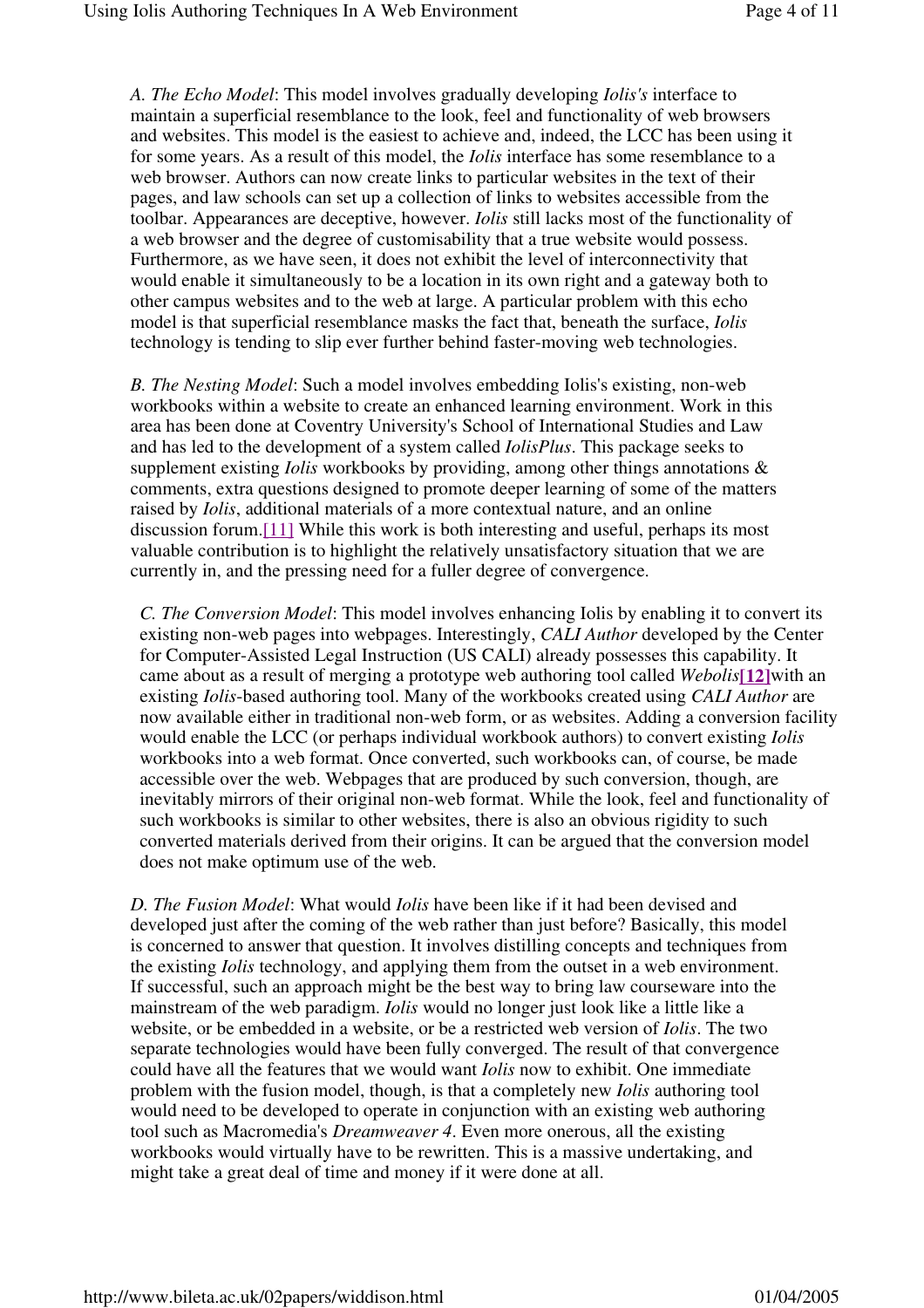## **3. The Project**

### **3.1. Project Basics**

The project undertaken by the Centre had the following goals:

To build a useful research skills package

To develop a web-based prototype using Iolis authoring techniques

To explore the fusion model of convergence.

Achievement of these goals involved selecting a suitable development tool and then using that tool to build the prototype. The intention then was to evaluate the prototype to determine not only its effectiveness as a research skills package but also what could be learned about using Iolis authoring techniques in a web environment.

 The Centre obtained a grant from the City Solicitors' Educational Trust to undertake the project. The funds were mostly used to pay for replacement teaching costs so that an existing member of staff could undertake the development work. The remainder of the grant was used e.g. to buy appropriate software development tools and books. The developer who undertook the project work – the author of this paper – already had a background in designing and authoring Iolis workbooks coupled with some existing experience of developing websites. It was decided that the duration of the project would be one year starting on 1 October 2001.

#### **3.2. Choice of Tools**

One the earliest tasks to be undertaken was identifying and acquiring suitable software development tools. The developer began by considering the capabilities of US CALI's *CALI Author* package. *CALI Author* is derived from *Iolis Author* and so is in many ways very similar. It supports the development of pages of integrated text and interactions. Furthermore, its range of interactions is at least as rich as Iolis. However, as indicated above, *CALI Author* does not support the development of webpages directly. It is first necessary to build pages in a traditional, structured format. Those pages can then be exported to a web format. Although this provides some of the benefits of the web such as accessibility via the Internet, the difficultly with this approach is that authors do not have the freedom of being able to design their materials as webpages from the outset.

Next, the developer looked at web-based educational environments such as *Blackboard*[13] and *Web CT*.[14] These packages provided the means to develop interactions. However, the features where clearly designed for use in connection with quizzes and tests and did not seem to lend themselves readily to the integration of educational text and interactions. Furthermore, the range of interactions available was very limited. The developer then looked at a number of other web-based packages such as Questionmark's *Perception*[15] and *Teaching and Coursework Online* (*TACO)*[16] which purported to have the capability to enable development of interactions. However, like *Web CT* and *Blackboard*, these packages also seemed to have been designed solely with quizzes and tests in mind. While some of these packages did offer a somewhat richer collection of interactions, the range of interactions was still very limited by *Iolis* standards.

Moving on from these packages the developer considered the potential of using a combination of the highly successful web-authoring package *Dreamweaver 4*[17] together with an add-on educational package - Macromedia's *CourseBuilder*. This combination had been suggested by the LCC albeit with the warning that *CourseBuilder* was rather a difficult program to use. Initial experience suggested that, while this combination of software tools was not perfect, it did provide a means of developing a website comprising pages of integrated text and interactions. Furthermore, at first sight,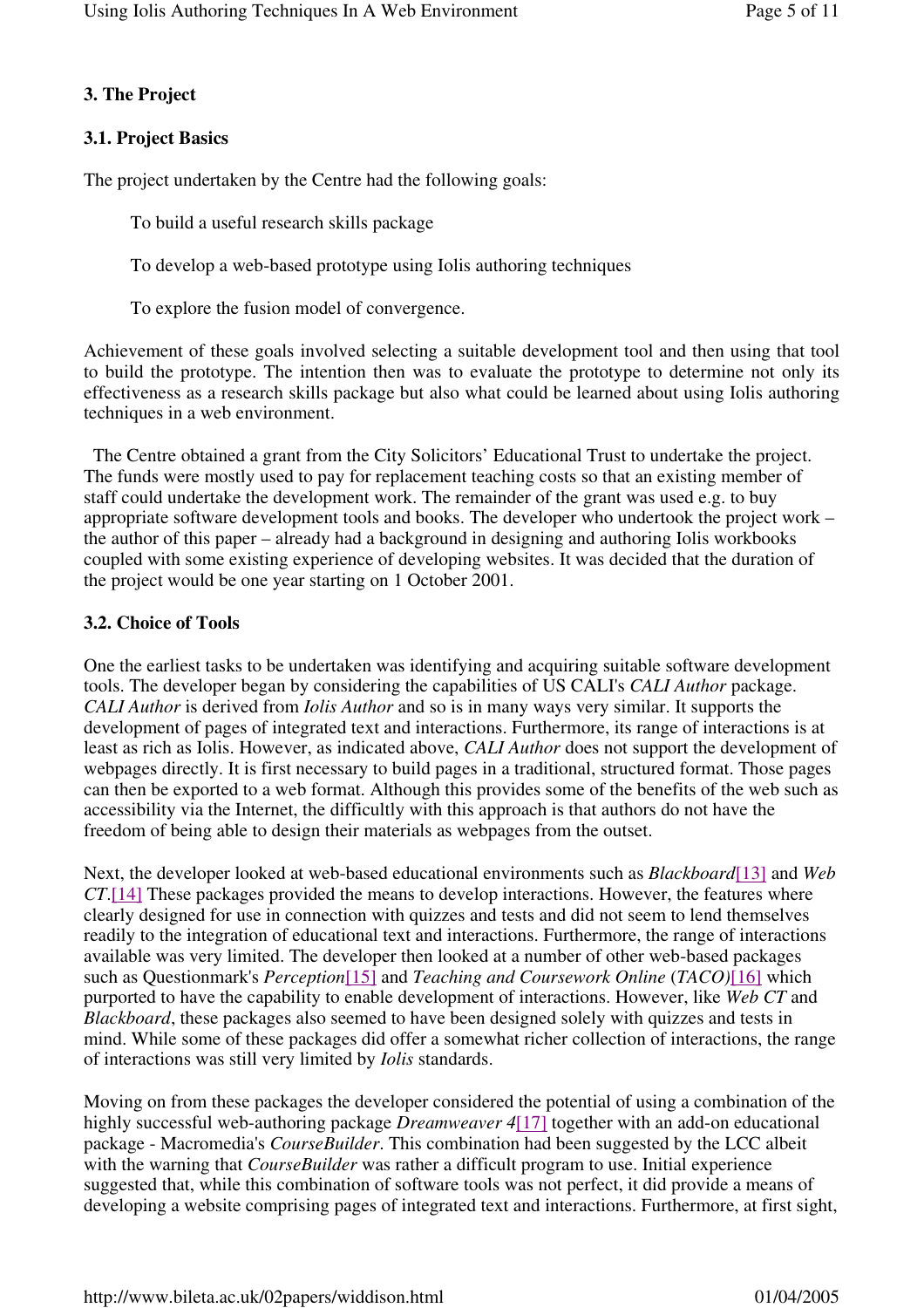it appeared that the *CourseBuilder* package might have the potential to create a range of interactions approaching that of *Iolis* itself.

# **3.3. Challenges**

The first challenge for the developer was that there was no obvious model for a legal research skills course. There are several very good books that help students to learn how to use both physical and virtual law libraries.[18] Also, there are many books either of a general nature or covering non-law disciplines that deal with how to carry out student research projects.[19] However, as yet there appear to be no books that show students how to conduct legal research projects. This meant that the developer's first task was not so much reinventing the wheel as inventing it from scratch! By becoming familiar with both the literature on using law libraries and the works on doing student research projects, together with his own experience of supervising undergraduate and postgraduate students at Durham, the developer endeavoured to put together a research skills course tailored specifically for undergraduate and taught postgraduate law students.

Turning now to technology, the developer, who had previously developed web-based materials either directly in hypertext mark-up language (HTML) or by using Microsoft *FrontPage*, immediately took to *Dreamweaver 4*. Although there were times when an existing knowledge of HTML still proved invaluable, it was soon clear why *Dreamweaver 4* has become so popular among website developers. It is a powerful, well-designed package with a large number of useful features which, none-the-less, is surprisingly easy to learn and to use. In addition, the success of *Dreamweaver 4* has resulted in a whole shelf-full of well-written reference manuals on its use[20].

CourseBuilder, by contrast, was not so intuitive. In fairness, part of the problem is that CourseBuilder is not well supported by reference manuals[21]. While many of the manuals that have been written for Dreamweaver 4 do contain brief descriptions of CourseBuilder features, these descriptions are so superficial that they are virtually useless to the would-be developer. Learning to use CourseBuilder's standard interactions proved to be less than straight-forward. Learning to develop completely new interactions to extend CourseBuilder's range and versatility so as to come reasonably close to Iolis proved to be hard. However, for all the technical difficulties that the developer experienced with CourseBuilder, he was eventually able to undertake the task of building webpages from scratch which integrated text and interactions reasonably successfully – a prototype exhibiting a high degree of fusion between Iolis and the web.

A workbook on legal research skills does not need anything like the degree of access to support materials that a workbook on a substantive law subject requires. If there had been a need for, say, a large collection of relevant cases, then the developer would have explored the question of whether direct access to individual full-text case reports held in a suitable web-based legal information system such as the *British and Irish Legal Information Institute (BAILII)*[22] would have provided a suitable substitute for the *Iolis* resource book. In fact, the only links that the developer thought were needed for the research skills prototype were either to a number of other research skills websites such as Pettit's *Internet for Lawyers* site,[23] or to web legal search tools e.g. Findlaw's *LawCrawler* [24] search engine and Carter's *Lawlinks*[25] web directory. Needless-to-say, in a web environment, creating links to these external websites was straightforward.

# **4. The Outcome**

# **4.1. The Website**

The main product of the project is a website containing self-paced learning materials on the topic of legal research skills. It is hoped that this prototype website will, in due course, prove useful to undergraduate and taught postgraduate law students doing dissertations. The website is designed to be used on its own or in conjunction with other materials on research skills situated either on other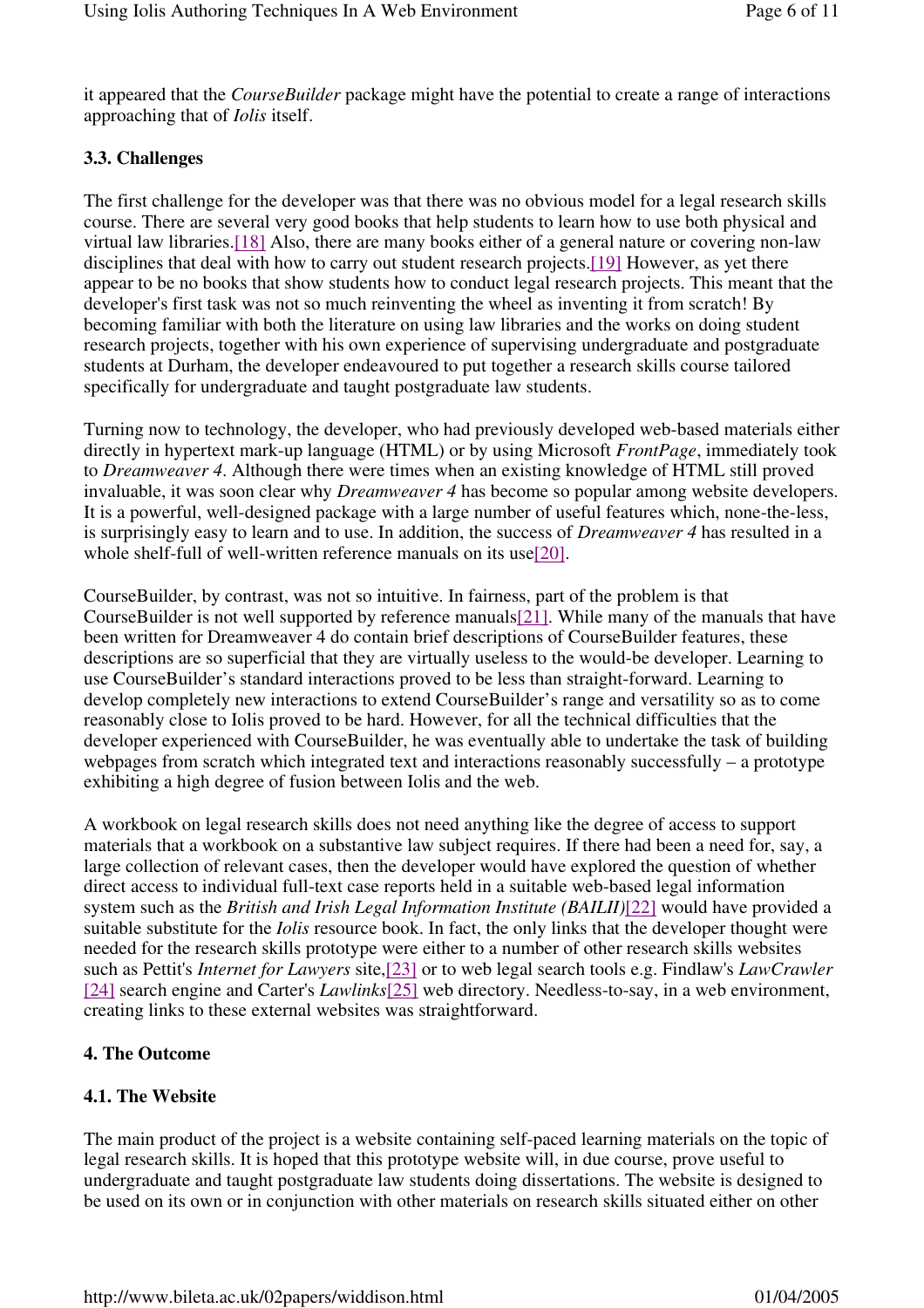campus websites or on the web at large. The website can also be operated in association with email or electronic conferencing technology. If need be, the website's own navigation system can be bypassed. Where this is done, the collection of individual webpages can be thought of as 'looseleaf' and, as such, can be freely sorted and selected. It is possible, for example, for a law school to develop a 'home-built' website with its own navigation system and incorporating some of the existing pages from the package together with web materials from elsewhere. For this reason, each individual page in the legal research skills website carries the developer's name and assertion of copyright!

The website, which is menu driven, consists of a collection of webpages many of which comprise text integrated with interactions. Apart from versions of the picture and sound and video page types which could have been implemented easily, but were not used in the prototype website, passable versions of the following *Iolis* page types were implemented in web format:

- Check box page
- Click on picture page
- Drag into category page
- Drag into order page
- Long answer page
- Matching pairs page
- Multiple choice page
- Popup page
- Scroll bars page
- Slideshow page
- Text selection page
- Text with diagram page.

It should be stressed that the legal research skills website is very much a one-off demonstration. Although its pages may be used as templates for pages on other websites, there are none of the function and facilities of an authoring tool. It is hoped, however, that the prototype may be of some use to those who, at a later stage, do develop an authoring tool of this type.

## **4.2. Evaluation**

At the time of writing, the legal research skills website has not yet been subjected to evaluation. Even though the site is a prototype, evaluation of its content as well as its functionality should be a worthwhile activity as the subject matter of the site is intended to be directly useful to law students. How will the website be evaluated? It is anticipated that evaluation will be conducted in up to three stages. During the first stage, members of staff at Durham law school who are involved in teaching research skills and/or who have strong track records as legal researchers themselves will be invited to review and comment on both the contents and the functionality of the prototype website. It is anticipated that the site will then be altered and improved in the light of these comments.

The second stage of evaluation will involve Durham's own law students. This will take the form of inviting a small sample group who are in the process of doing dissertations to use the website and then express their views about the quality and usefulness of the materials by completing a paper or online questionnaire. Once this has been completed and any further alterations and improvements made to the website, a third stage of evaluation may be undertaken, if appropriate. This will involve making the website available to all Durham law students and inviting all users to express their views by filling in an online questionnaire.

## **4.3. Accessibility**

If feedback indicates that the legal research skills website is a useful educational tool, it will be made available permanently on the campus intranet and integrated into the skills training and support that Durham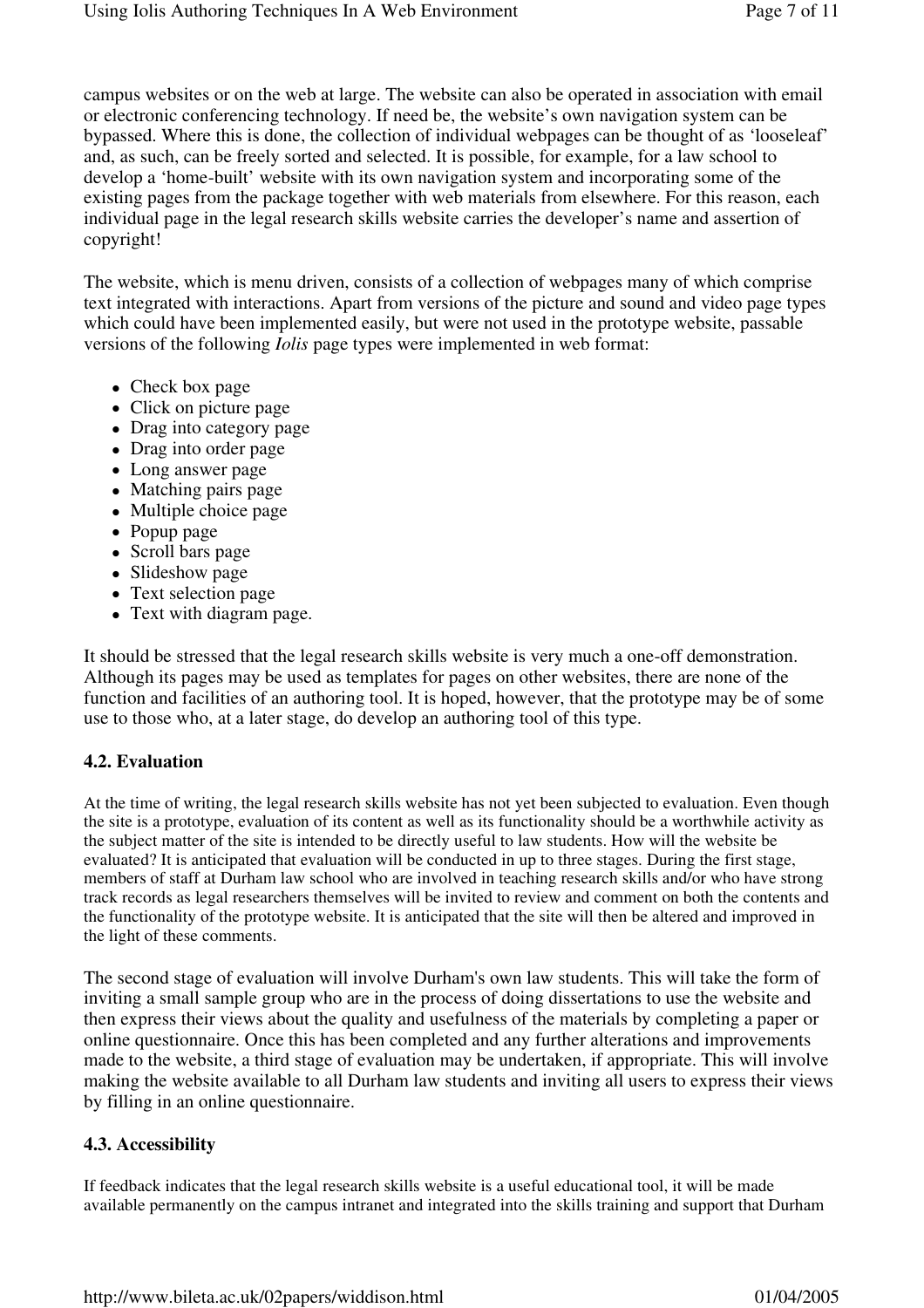law students receive in connection with their dissertations. It is also possible that the prototype website will be made available to the whole community of law students via the Internet, if such a step is thought to be worthwhile. A decision will be made about wider accessibility once the project has been completed.

### **5. Conclusion**

The developer concluded that, by applying the fusion model of convergence, it was possible to produce a prototype workbook that exhibited a number of advantages over *Iolis*. It is claimed that the prototype is:

- Accessible across the Internet or a campus intranet
- Customisable to the needs of individual law schools
- Flexible enough to reflect more of an author's own approach and style
- Interconnectable more readily with other campus websites and with the web at large.

The most significant weakness of the fusion-based model, however, is that converting the large number of existing workbooks in line with this approach is an awesome task. While it does not quite amount to rewriting the whole collection, it is not far short. Undoubtedly, for this pragmatic reason the conversion model of convergence will be a very attractive option to the LCC. A later version of *Iolis* in which the existing workbooks have already been converted into a web format will undoubtedly be seen as a practical way forward.

It would be a pity, though, to lose sight of the advantages of the fusion model. Perhaps a dual approach might be adopted. If a future *Iolis* comprises web versions of the existing workbooks, a future *Iolis Author* might, perhaps, be a more user-friendly version of *CourseBuilder*, with a richer collection of ready-to-use interactions. Authors could use existing or newly acquired skills to develop their own collections of webpages using a suitable general authoring package such as *Dreamweaver 4*. In the process of writing these pages, authors might then, where appropriate, insert interactions using this future version of *Iolis Author*. In conjunction with these tools and techniques, authors could use a set of existing `best practice' templates provided e.g. by the LCC, or their own law school to build their workbooks. If they felt sufficiently confident, however, authors could forsake the templates and invent their own look, feel and functionality that matched their personal approach to the subject matter of their workbooks.

We know what *Iolis* looks like today, a decade after the inauguration of the Law Courseware Consortium. The purpose of this paper has been to stimulate discussion about what *Iolis* might look like in, say, another three to five years.

# **Bibliography**

BAILII (British & Irish Legal Information Institute) at www.bailii.org/

Baker, D. (2001) *CourseBuilder for Dreamweaver F/X & Design* (Scottsdale, Arizona: Coriolis).

Bruce, B. (2000) *Teach Yourself Macromedia Dreamweaver 4 in 24 Hours* (Indianapolis, Indiana; Sams Publishing).

Carter, S. Lawlinks (University of Kent at Canterbury) at library.ukc.ac.uk/library/lawlinks/default.htm

Clinch, P. (2001) *Using a Law Library* (London: Blackstone Press, 2nd edition).

Cryer, P. (2000) *The Research Student's Guide to Success* (Buckingham: Open University Press, 2nd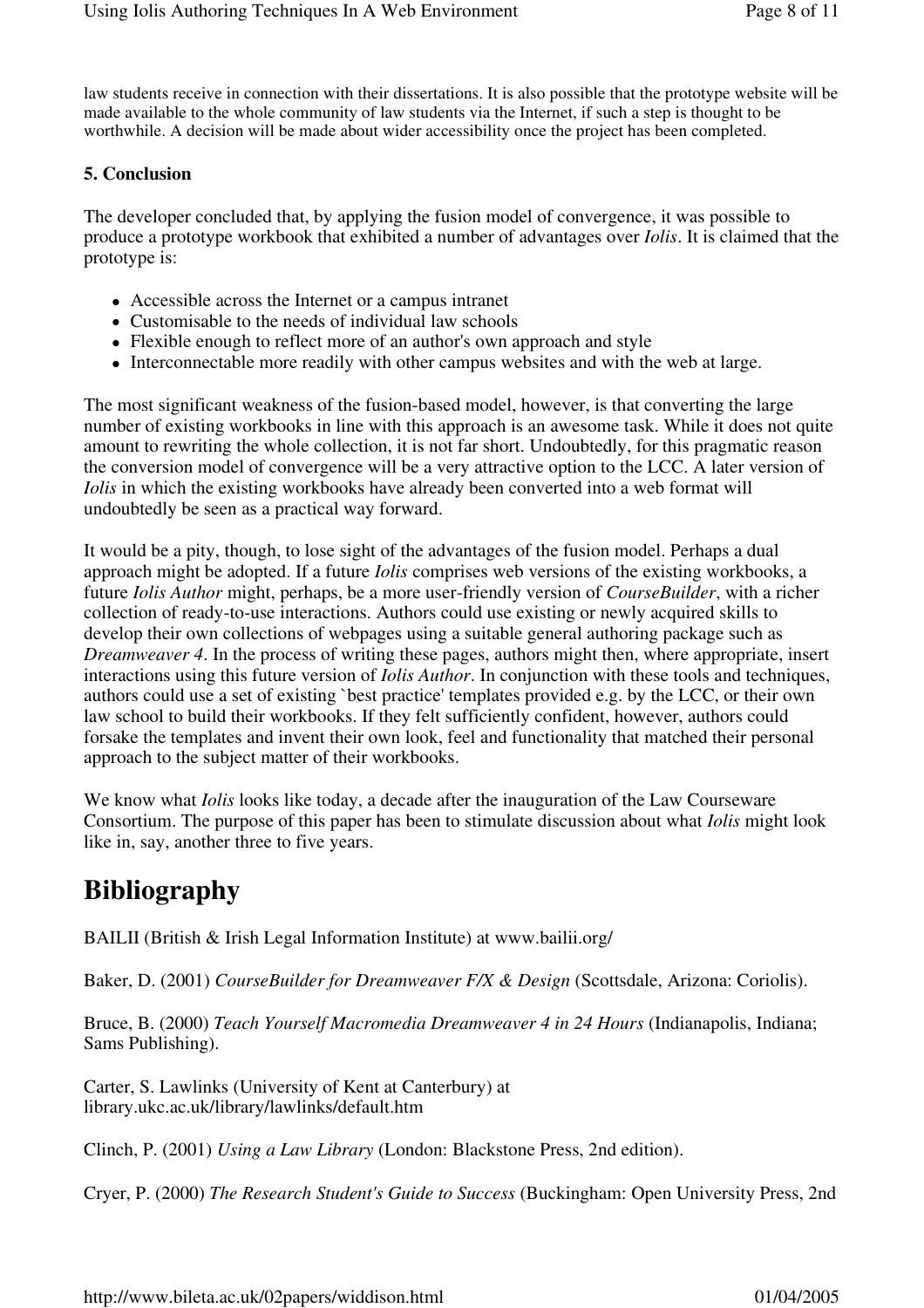edition).

Findlaw, *LawCrawler* at lawcrawler.findlaw.com/

Geist, M. `Where Can You Go Today? The Computerization of Legal Education from Workbooks to the Web' (1997) *HJOLT* at jolt.law.harvard.edu/articles/11hjolt141.htm

Grantham, D. `IOLISplus - Extending the electronic Learning Environment' (1999) 1 *JILT* at elj.warwick.ac.uk/jilt/99-1/grantham.html

Grantham, D. `IOLISplus - The Second Chapter' (2000) 1 *JILT* at elj.warwick.ac.uk/jilt/00- 1/grantham.html

Holborn, G. (2001) *Butterworths Legal Research Guide* (London: Butterworths, 2nd edition).

Law Society/Bar Council, *Joint Statement on Qualifying Law Degrees* at www.lawsoc.org.uk/dcs/fourth\_tier.asp?section\_id=3192#5585

Luck, M. (1999) *Your Student Research Project* (Aldershot: Gower).

Meyer, J. `A Continuum of CAL: Integrating IOLIS, Web and Toolbook to make IT easy for Legal Faculty to Author' (1997) *Proceedings of the 12th BILETA Conference* at www.bileta.ac.uk/97papers/97-10.html

Moodie, P. `Law Courseware and Iolis' (1997) I *JILT* at elj.warwick.ac.uk/jilt/cal/97\_1mood/moodie.htm

Netcraft, (2002) *Web Server Survey for January 2002* at www.netcraft.com/Survey/

Pettit, S. Internet for Lawyers (SOSIG) at www.sosig.ac.uk/vts/lawyers/start.htm

Quality Assurance Agency, *Benchmark Standards for Law* at www.qaa.ac.uk/crntwork/benchmark/bencheval/law.htm

Scott, C. & Widdison, R. `Law Courseware: The Next Generation' (1994) 3(2) *LTJ* 7-17.

Sharp, J. and Howard, K. (1996) *The Management of a Student Research Project* (Aldershot: Gower, 2nd edition).

Thomas, P. and Knowles, J. (2001) *Dane & Thomas: How to Use a Law Library* (London: Sweet & Maxwell, 4th edition).

Widdison, R., Aikenhead, M. and Allen, T. `Computer Simulation in Legal Education' (1997) 5 *IJLIT* 279-307.

Widdison, R. & Schulte, R. Quarts Into Pint Pots? `Electronic Law Tutorials Revisited', (1998) 1 *JILT* at elj.warwick.ac.uk/jilt/cal/98\_1widd/default.htm

Widdison, R. `Learning Law in the Twenty-First Century' (2000) 8 *IJLIT* 166-192.

[1] See Widdison, R., Aikenhead, M. and Allen, T. `Computer Simulation in Legal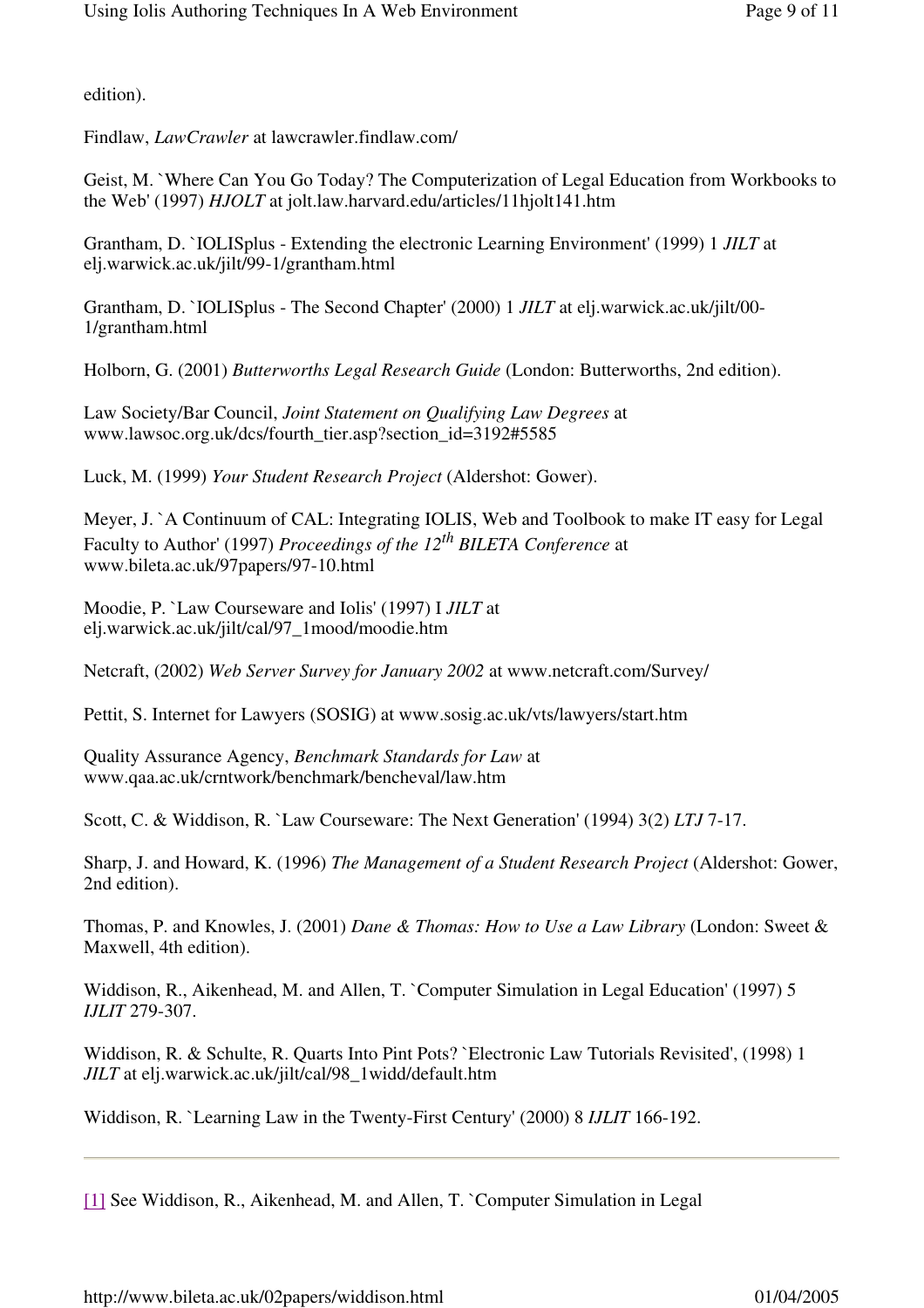Education' (1997) 5 *IJLIT* 279-307.

[2] For example Widdison, R. & Schulte, R. Quarts Into Pint Pots? `Electronic Law Tutorials Revisited', (1998) 1 *JILT* at elj.warwick.ac.uk/jilt/cal/98\_1widd/default.htm

[3] Widdison, R. `Learning Law in the Twenty-First Century' (2000) 8 *IJLIT* 166-192.

[4] Scott, C. & Widdison, R. `Law Courseware: The Next Generation' (1994) 3(2) *LTJ* 7-17.

[5] www.law.warwick.ac.uk/lcc/

[6] www.lawsoc.org.uk/dcs/fourth\_tier.asp?section\_id=3192#5585

[7] www.qaa.ac.uk/crntwork/benchmark/bencheval/law.htm

[8] Geist, M. `Where Can You Go Today? The Computerization of Legal Education from Workbooks to the Web' (1997) *HJOLT* at jolt.law.harvard.edu/articles/11hjolt141.htm

[9] In Moodie, P. `Law Courseware and Iolis' (1997) I *JILT* at

elj.warwick.ac.uk/jilt/cal/97\_1mood/moodie.htm, Moodie asserts that *Iolis* must be protected from `local adaptation' in order to protect the intellectual property rights of workbook authors. He does not, however, explain why he believes that authors' rights can only be protected by such functional rigidity nor why he thinks that the rights must inevitably outweigh pedagogical considerations.

[10] See the Netcraft Web Server Survey for January 2002 at www.netcraft.com/Survey/

[11] See Grantham, D. `IOLISplus - Extending the electronic Learning Environment' (1999) 1 *JILT* at elj.warwick.ac.uk/jilt/99-1/grantham.html and Grantham, D. `IOLISplus - The Second Chapter' (2000) 1 *JILT* at elj.warwick.ac.uk/jilt/00-1/grantham.html

[12] Meyer, J. `A Continuum of CAL: Integrating IOLIS, Web and Toolbook to make IT easy for Legal Faculty to Author' (1997) *Proceedings of the 12th BILETA Conference* at www.bileta.ac.uk/97papers/97-10.html

[13] www.blackboard.com/

[14] www.webct.com/

[15] www.questionmark.com/uk/home.htm

[16] taco.cs.ucl.ac.uk:8080/taco/www/

[17] Macromedia *Dreamweaver 4* was awarded the accolade of best web authoring tool on the market by the respected computer magazine *Personal Computer World* (*PCW*) in its November 2001 issue.

[18] See e.g. Clinch, P. (2001) *Using a Law Library* (London: Blackstone Press, 2nd edition); Holborn, G. (2001) *Butterworths Legal Research Guide* (London: Butterworths, 2nd edition); and Thomas, P. and Knowles, J. (2001) *Dane & Thomas: How to Use a Law Library* (London: Sweet & Maxwell, 4th edition).

[19] For examples of general works see Cryer, P. (2000) *The Research Student's Guide to Success* (Buckingham: Open University Press, 2nd edition); Luck, M. (1999) *Your Student Research Project*